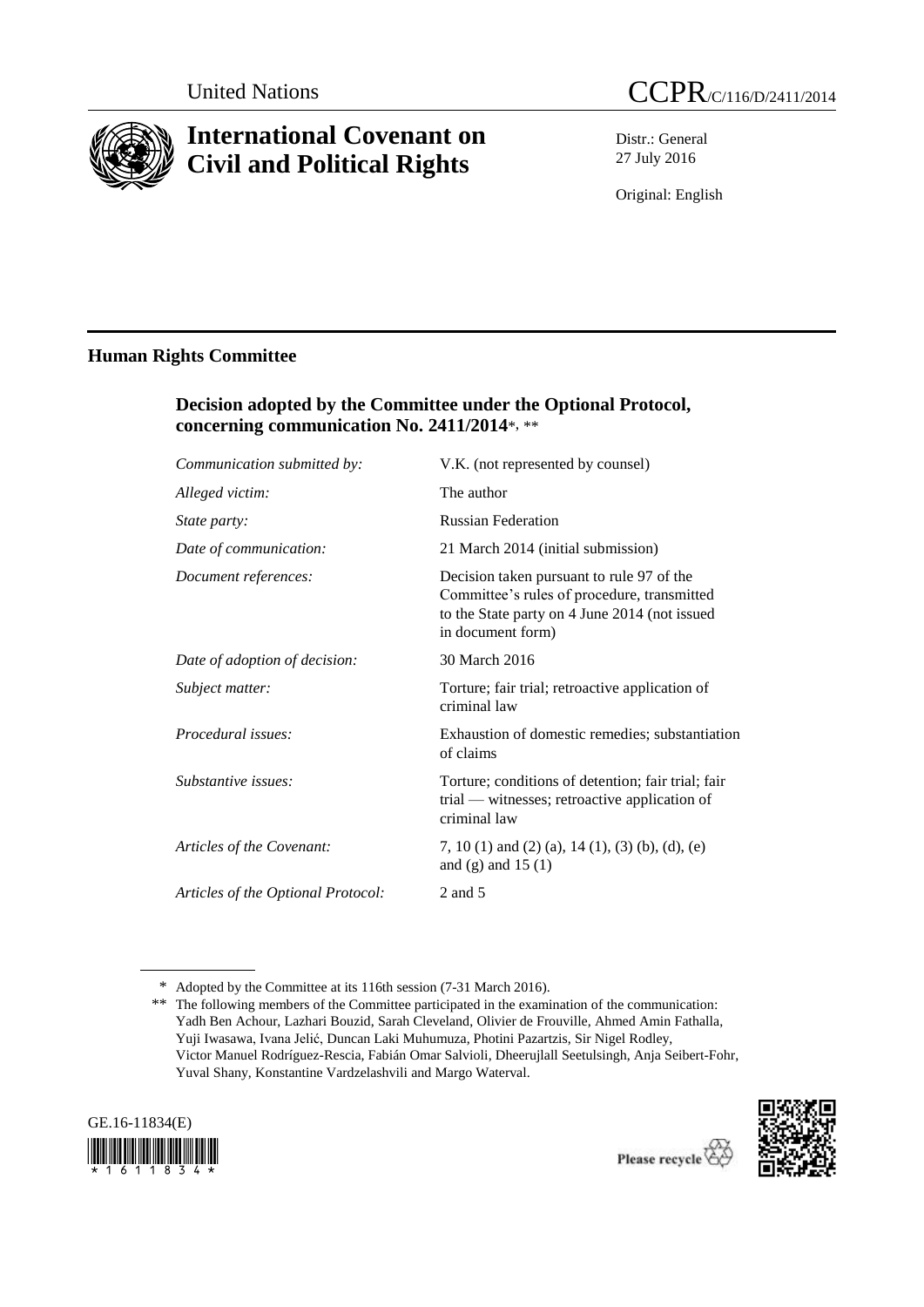## **Decision on admissibility**

1. The author of the communication is V.K., a Russian national born in 1950. He claims to be the victim of a violation by the Russian Federation of his rights under articles 7, 10 (1) and (2) (a), 14 (1), (3) (b), (d), (e) and (g) and 15 (1) of the International Covenant on Civil and Political Rights. The Optional Protocol to the Covenant entered into force for the Russian Federation on 1 January 1992. The author is not represented by counsel.

## **The facts as submitted by the author**

2.1 The author served as an officer in Ministry of Internal Affairs units from 1971 to 2004, including in senior positions. On 3 April 2005, after winning the general elections, he assumed the post of Head of Administration of Kurganinsky District, Krasnodar. On 27 July 2005, the author resigned from his post, allegedly under pressure.

2.2 On 1 September 2005, the author was arrested by the Federal Security Service on suspicion of organizing terrorist attacks. During his detention in the Service's remand facility in Krasnodar, in order to obtain his confession, he was verbally offended and psychologically pressured by Service officers and his cell mates, who were working for the Service. On one occasion, the author was injected with psychotropic drugs, which caused a health disorder and suicidal thoughts for two months. He also claims to have been denied medical assistance and detained in a cell with previously convicted criminals. The author also claims that he was treated with unnecessary violence when transported from the remand facility to the court.

2.3 On 26 December 2006, in a jury trial, the Krasnodar Territorial Court found the author guilty, under articles 33 (3) and 205 (3) of the Criminal Code of 27 December 1996 as amended on 9 January 1999 (terrorism), of planning terrorist attacks in the city of Armavir on 9 and 16 January 2000. <sup>1</sup> Both provisions were applied separately for each attempted act of terrorism. The author was also found guilty of staging an attempt on his life by blowing up a grenade in his apartment on 19 April 2005 and, in this connection, he was further found guilty under the following articles of the Criminal Code: article 306 (3) on knowingly making a false denunciation; article 307 (2) on knowingly providing false testimony; article 167 (1) on intentionally damaging another's property; and article 222 (1) on the illegal acquisition, transportation and storage of ammunition. He was sentenced to 22 years in a penal colony of maximum security and deprived of the rank of colonel and of professional awards.

…

<sup>&</sup>lt;sup>1</sup> Article 205 (1) and (3) of the Criminal Code reads as follows:

<sup>1.</sup> Terrorism, that is, the perpetration of an explosion, arson or any other action endangering the lives of people, causing sizable property damage or entailing other socially dangerous consequences, if these actions have been committed for the purpose of violating public security, frightening the population or exerting influence on decision-making by governmental bodies, and also the threat of committing said actions for the same ends, shall be punishable by deprivation of liberty for a term of 5 to 10 years.

<sup>3.</sup> Deeds stipulated in the first or second part of this article, if they have been committed by an organized group or have involved by negligence the death of a person, or any other grave consequences, and also are associated with infringement on objects of the use of atomic energy or with the use of nuclear materials, radioactive substances or sources of radioactive radiation, shall be punishable by deprivation of liberty for a term of 10 to 20 years. [\(See www.russian-criminal](file:///C:/Users/Maio/AppData/Local/Temp/notes644D56/(See%20www.russian-criminal-code.com/PartII/SectionIX/Chapter24.html)[code.com/PartII/SectionIX/Chapter24.html.](file:///C:/Users/Maio/AppData/Local/Temp/notes644D56/(See%20www.russian-criminal-code.com/PartII/SectionIX/Chapter24.html))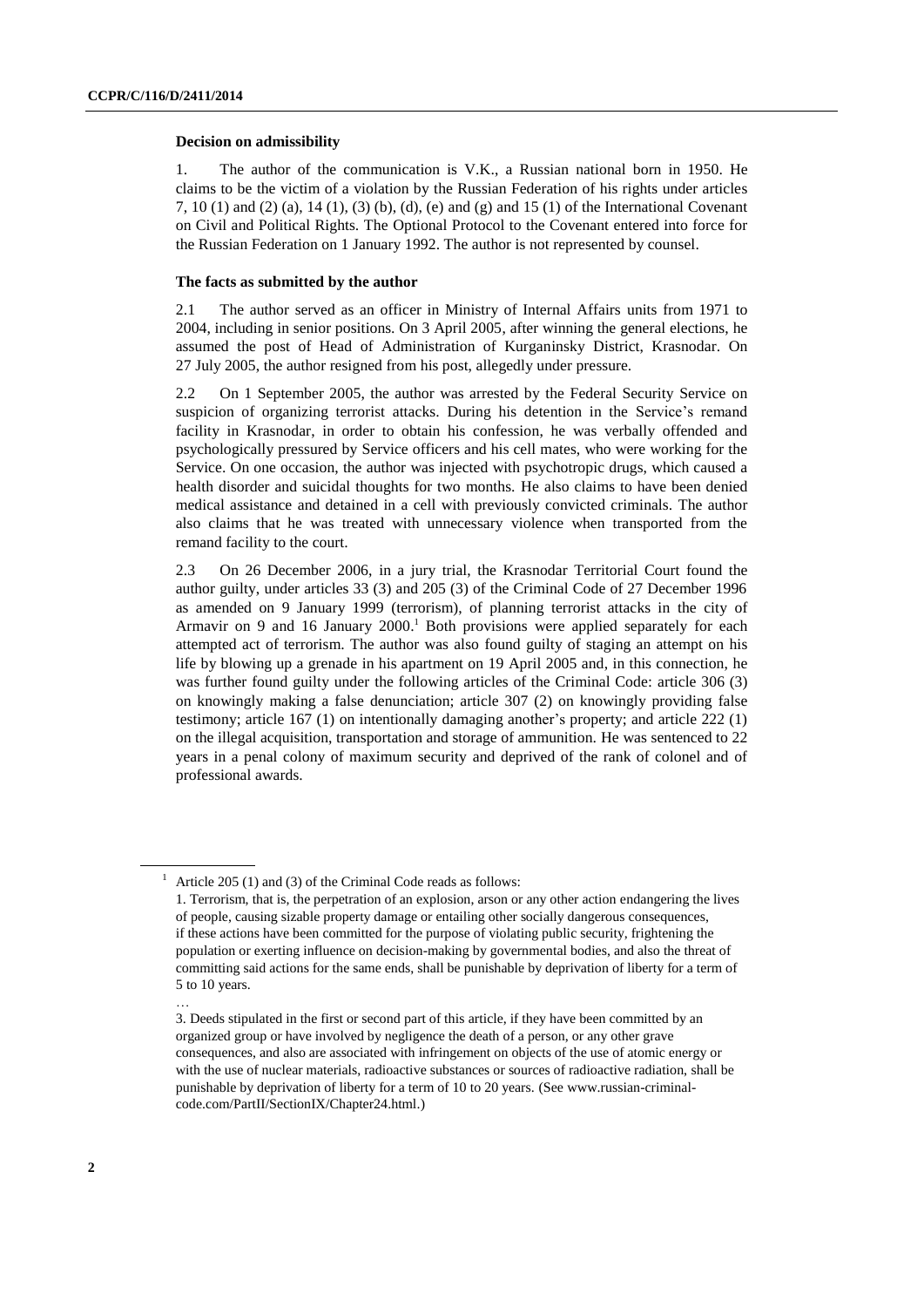2.4 On 29 December 2006, the author filed a cassation appeal with the Supreme Court claiming erroneous application of criminal law by the court of first instance. He argued that the Krasnodar Territorial Court had applied an old version of the Criminal Code, not the new version that had entered into force on 27 July 2006, i.e. before the author's trial had taken place. Since the new version of article 205 of the Criminal Code had amended the subjective element of the disposition (the purpose of the terrorist act),<sup>2</sup> the author argued that his actions did not constitute terrorism under the new law. His actions should have been qualified under different articles of the Criminal Code, which would entail a lighter penalty. The author also claimed a wrong application of articles 306 (3) and 307 (2) of the Criminal Code and of the additional penalty depriving him of the rank and awards. Furthermore, he made complaints concerning procedural violations in the court of first instance. For example, he complained about: the biased attitude of the presiding judge, her influencing the decision of the jury by expressing an opinion about the facts of the case and the guilt of the defendants, manipulation of the way evidence was presented and the witnesses were questioned, the failure of the presiding judge to read in court the pretrial statements of the witnesses (Mr. D. and Mr. S.), which differed from those given by them during the hearing, the additional expert examination on the possible cause of a fire in his apartment after a grenade explosion on 19 April 2005 and the discrepancy between the facts of the case and the conclusions of the court.

2.5 In its decision of 22 November 2007, the Supreme Court, acting as a court of cassation, repealed the additional sanction depriving the author of his rank and awards. The rest of the sentence remained unchanged. The Court stated that the qualification of the author's actions under article 205 (3) was correct and that the procedural rules regarding the materials of the case and the transcript of the trial had not been violated by the court of first instance. The Court found that the defence had had a chance to question the witnesses during the court hearing but had not used this opportunity. As for the discrepancies between the facts of the case and the verdict, the court of cassation stated that the jury had the exclusive prerogative to establish the facts of the case and its judgment could not be revised.

2.6 On 28 August 2008, the author filed an appeal, under the supervisory review proceedings, to the Presidium of the Supreme Court, making the same claims he had made to the court of cassation. In its decision of 19 November 2008, the Supreme Court partially changed the sentence. It ruled that articles 33 (3) and 205 (3) of the Criminal Code should have been applied once since the actions falling under the same provision of the Criminal Code formed a single and not a cumulative offence. The Court also repealed the author's sentence under article 307 (2) of the Criminal Code. At the same time, it increased the original prison terms set by the court of first instance under articles 306 (3), 167 (2)

…

<sup>2</sup> Article 205 of the Criminal Code as amended on 27 July 2006 reads as follows:

<sup>1.</sup> The carrying out of an explosion, arson or other actions intimidating the population, and creating the threat of human death, of infliction of significant property damage or the onset of other grave consequences, for the purpose of influencing the taking of a decision by authorities or international organizations, and also the threat of commission of the said actions for the same purposes, shall be punishable by a term of imprisonment of 8 to 15 years.

<sup>3.</sup> Acts stipulated by parts one or two of this article if they:

<sup>(</sup>a) Entail encroachment on installations of the use of atomic energy or with the use of nuclear materials or of sources of radioactive radiation or venomous, poisonous, toxic or hazardous chemical or biological substances;

<sup>(</sup>b) Have entailed intentional causing of death to a person shall be punishable with imprisonment for 15 to 20 years or with a life sentence. (Se[e http://legislationline.org/documents/section/criminal](http://legislationline.org/documents/section/criminal-codes/country/7)[codes/country/7\)](http://legislationline.org/documents/section/criminal-codes/country/7).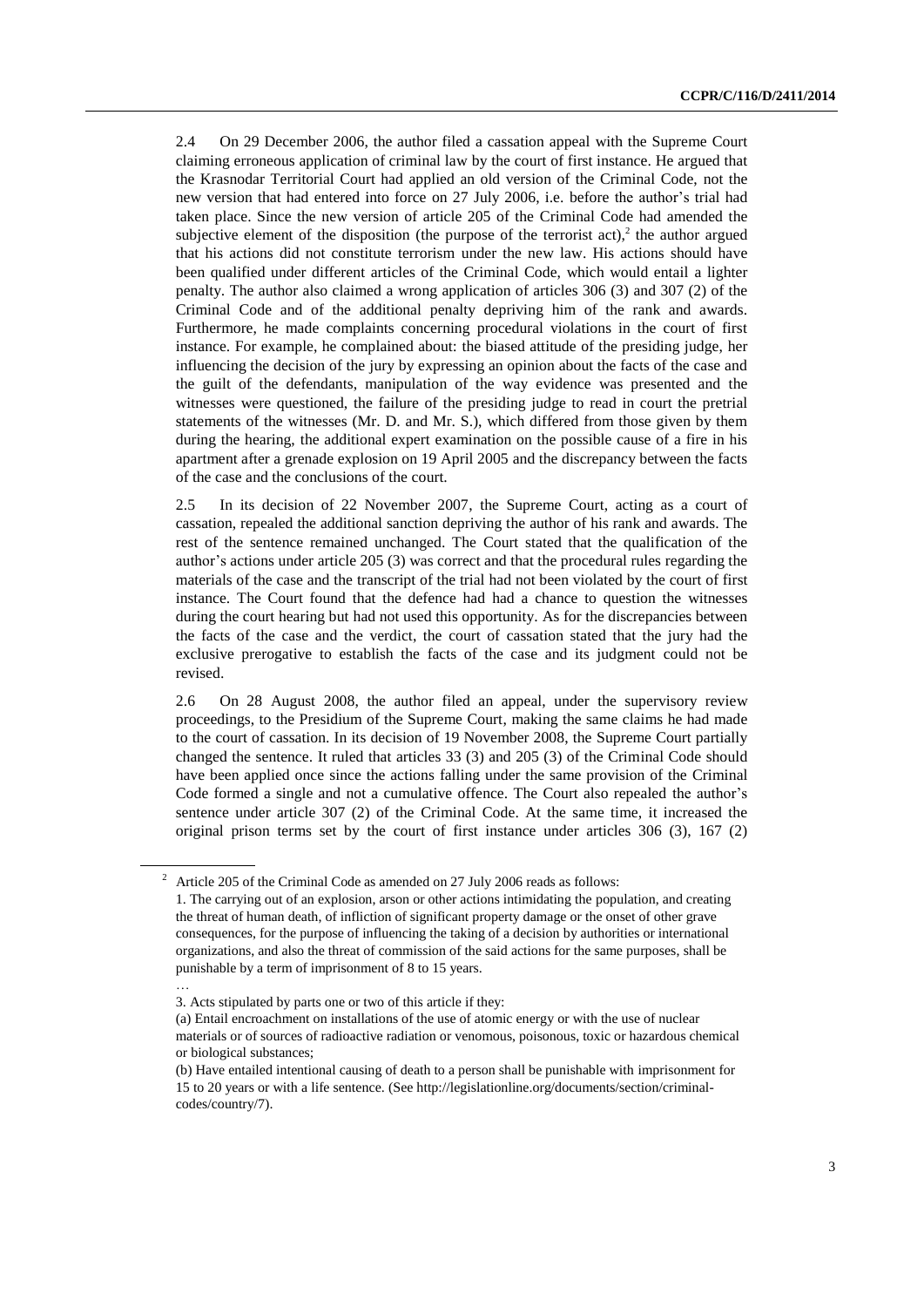and 222 (1) of the Code and sentenced the author to 21 years in a penal colony of maximum security. The author's claim about the breach of procedure during the hearing at the court of first instance was considered groundless. The Supreme Court found invalid the author's claim that the new version of article 205 decriminalized his actions. It ruled that criminal liability for the actions committed by the author had not been abolished by the amended provision, that the old version of the Code had been applied because it provided for a lighter penalty and that there were no grounds for a different qualification of the author's actions.

2.7 On 20 December 2011, the author filed a claim to the Constitutional Court arguing that article 205 of the Criminal Code as amended on 27 July 2006 should have been applied in his case since it decriminalized his actions. On 25 January 2012, the Constitutional Court found the author's claim inadmissible, stating that the question of whether amendments in the criminal law contained changes beneficial to the sentenced person and whether certain provisions should be applied in the claimant's case fell outside of the Court's jurisdiction.

2.8 On an unspecified date, the author filed an appeal under the supervisory review proceedings to the Prosecutor General's Office, which was rejected on 27 October 2009. On 7 June 2013, the author appealed again under the supervisory review proceedings to the Prosecutor General's Office. In his second appeal, he referred to Supreme Court resolution No. 1 of 9 February 2012 on some aspects of judicial practice relating to criminal cases on crimes of a terrorist nature. In paragraph 1 of the resolution, the Supreme Court underlined that the actions set out in article 205 of the Criminal Code amounted to the crime of terrorism only if they were carried out with the specific purpose of influencing the decision of the authorities or of an international organization. In paragraph 11 of the resolution, the Supreme Court further clarified that, if the actions listed in article 205 were carried out with a different purpose, that should be qualified under other relevant articles of the Criminal Code. The Prosecutor General's Office rejected the author's appeal on 14 June 2013.

2.9 On 29 January 2008, the author filed a complaint to the European Court of Human Rights. His complaint was found inadmissible by a committee of three judges on 30 April 2010. The committee found that the material on file did not disclose any violation of the author's rights and freedoms.

## **The complaint**

3.1 The author claims that his prolonged subjection to inhuman treatment while in the remand facility of the Federal Security Service had an adverse physical and psychological effect on him, especially taking into account the state of his health (diabetes, hypertension, gastritis, pyelonephritis, prostatitis, varicose veins, chronic bronchitis, barotrauma and reduced hearing). In this context, he claims that his rights under articles 7 and 10 (1) and (2) (a) of the Covenant have been violated.

3.2 The author claims a violation of his rights under article 14 (1) of the Covenant because the presiding judge of the court of first instance was biased, had influenced the decision of the jury and had prohibited the audio recording of the hearing and the taking of written notes by the lawyer and relatives of the author while Federal Security Service representatives were allowed to video record the hearing. The author claims that the transcript of the trial, drafted over seven months, was amended by the court but that the defence did not possess audio recordings to prove the bias of the judge or other procedural violations. He also claims that the court breached the principle of equality of all persons before the law by failing to apply to him mitigating circumstances that were applied to his co-defendants and considering that the planned effects of the explosion never took place. He claims that his sentence was excessively severe and did not take into account, among other factors, his age, poor health, family circumstances and professional awards.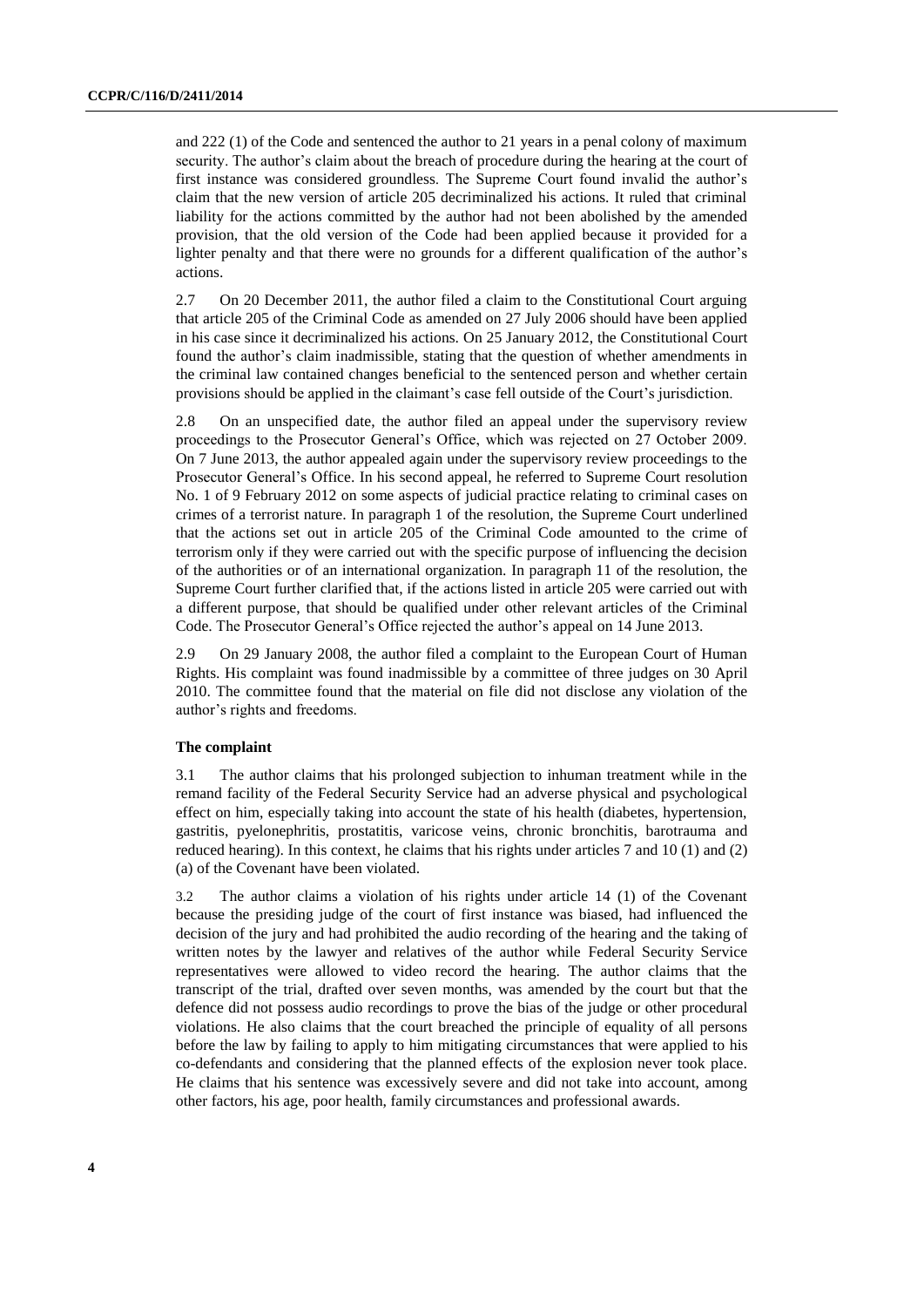3.3 He further submits that his right to equality of arms under article 14 (3) (e) of the Covenant was violated when the presiding judge in the court of first instance refused to read the pretrial statements of the witnesses (Mr. D. and Mr. S.), whose numerous pretrial statements were allegedly incoherent and controversial and contradicted the statements made in court. He also claims a violation of article  $14$  (3) (b) and (g) of the Covenant without providing further details.

3.4 The author claims that the court violated article 14 (3) (d) of the Covenant because he was found guilty under article 307 (2) of the Criminal Code of giving false testimony when interrogated on the alleged attempt to his life while, at the same time, being found guilty of staging the attempt on his life by exploding a grenade in his apartment. He claims that, under article 51 of the Constitution, a person who gives false testimony when interrogated as a witness in a crime cannot be held responsible for having given such testimony if he or she has participated in the crime in question.

3.5 The author finally alleges a violation of his rights under article 15 (1) of the Covenant on two accounts: (a) the court of supervisory instance worsened his situation by increasing the term in prison under some of the articles of his sentence, compared to the terms imposed by the court of first instance; and (b) the courts did not take into account the decriminalization of his actions by article 205 of the Criminal Code as amended on 27 July 2006 and made an error by applying to him a heavier penalty under the old version of the Code instead of requalifying his actions under different articles of the Criminal Code.

## **State party's observations**

4.1 In a note verbale dated 31 July 2014, the State party submitted that, since the author had filed a complaint with the European Court of Human Rights in 2008, his complaint to the Committee was inadmissible under article 2 (5) of the Optional Protocol.

4.2 In a note verbale dated 6 October 2014, the State party submitted its comments on admissibility and the merits. It stated that the author's allegations of a violation of articles 14 and 15 of the Covenant were considered by the Supreme Court acting as a supervisory instance (see its decision of 19 November 2008). The Supreme Court found no confirmation of the biased attitude of the judge presiding over the court of first instance and found that her behaviour corresponded with the requirements of procedural legislation. The Supreme Court noted that the witnesses were questioned during the hearing and that the defence had the opportunity to ask them questions about the inconsistencies in the statements they made during the pretrial investigation. The defence, however, did not avail itself of that opportunity.

4.3 The Supreme Court also noted that the evidence and conclusions of experts were studied during the court hearing in accordance with established procedure. The request of the defence to conduct an additional expert examination was rejected by the presiding judge with due account taken of the opinion of the trial participants and with the reasons for the refusal reflected in the trial record. The Supreme Court repealed the author's sentence under article 307 (2) of the Criminal Code. As for the author's claims about the erroneous qualification of his actions under article 205 of the old Criminal Code, the Supreme Court found that the new wording of article 205 did not decriminalize his actions and that there was therefore no reason to qualify them differently. The overall sentence of 21 years in a penal colony of maximum security was calculated by the Supreme Court in accordance with article 69 of the Criminal Code, which sets the rules for determining sentences for cumulative offences and was fair and proportionate to his actions.

4.4 As for the author's allegations concerning a violation of article 7 of the Covenant, the Supreme Court notes that the transcript of the trial does not reflect any mention by the author of cruel treatment. The author submitted his comments for inclusion in the transcript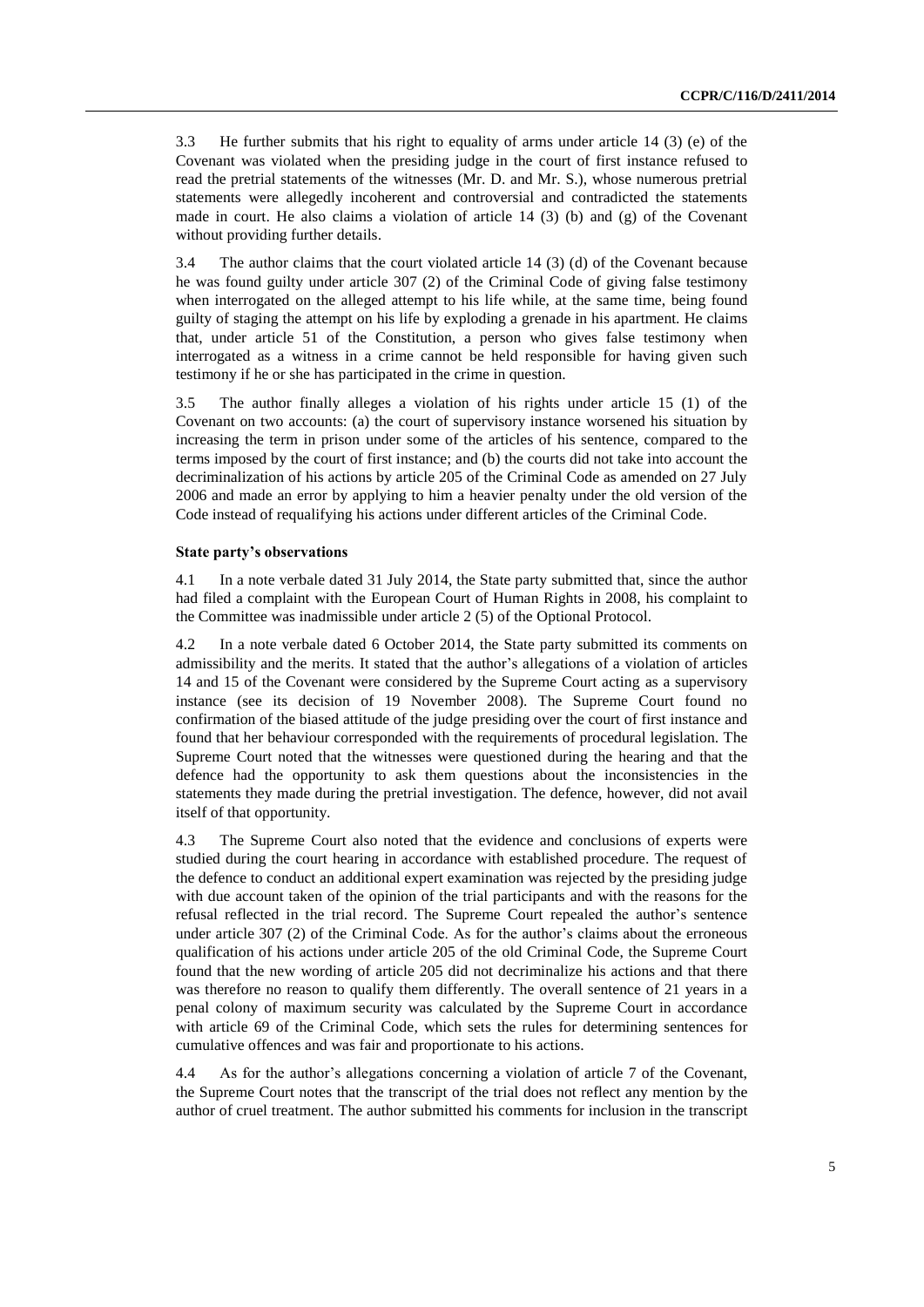of the trial but did not mention that those particular allegations had been left out by the Krasnodar Territorial Court. Thus, the State party concludes that the author's complaint does not reveal a violation by the national courts of his rights under the Covenant.

## **Author's comments on the State party's observations**

5.1 In a letter dated 11 November 2014, the author reiterated his original allegations and specified that the remedy he was seeking before the Committee was for the State party to repeal his sentence under articles 33 (3) and 205 (3) and reduce his sentence from 21 to 10 years.

5.2 On 24 November 2014, he added that the correspondence from the Committee had been delivered to him by the prison authorities in a damaged envelope and that he had made a note about it in the incoming correspondence registry. When he returned to his cell, he found a SIM card that was not his among his belongings. After that, he was accused of having violated the prison regime, was placed in solitary confinement cell for three days and transferred from a lighter to a stricter regime of detention afterwards. He alleges that those sanctions were carried out by the prison authorities in retaliation for his report on the open letter.

5.3 On 20 August 2015, the author informed the Committee that he had undergone surgery on one eye and that an operation on the other eye was needed, but that such operations could not be performed in prison hospitals. Because of his deteriorating health, he asked the Committee to speed up consideration of his complaint.

## **Issues and proceedings before the Committee**

## *Consideration of admissibility*

6.1 Before considering any claim contained in a communication, the Committee must decide, in accordance with rule 93 of its rules of procedure, whether the communication is admissible under the Optional Protocol to the Covenant.

6.2 The Committee takes note of the State party's submission that the author filed a complaint with the European Court of Human Rights in 2008. It notes that, when acceding to the Optional Protocol, the State party made a declaration<sup>3</sup> in which it clarified that "the Committee shall not consider any communications unless it has been ascertained that the same matter is not being examined under another procedure of international investigation or settlement". The Committee observes that the European Court found the author's complaint inadmissible in April 2010. Since the matter is not currently being examined under another procedure of international investigation or settlement, the Committee is not precluded from considering the author's complaint under article 5 (2) (a) of the Optional Protocol.

6.3 The Committee takes note of the State party's observation that the author has never raised a claim of ill-treatment under article 7 of the Covenant before the national courts. It notes the author's claims that he complained repeatedly to the territorial prosecutor's office

<sup>&</sup>lt;sup>3</sup> The declaration reads: "The Union of Soviet Socialist Republics, pursuant to article 1 of the Optional Protocol, recognizes the competence of the Human Rights Committee to receive and consider communications from individuals subject to the jurisdiction of the Union of Soviet Socialist Republics, in respect of situations or events occurring after the date on which the Protocol entered into force for the USSR. The Soviet Union also proceeds from the understanding that the Committee shall not consider any communications unless it has been ascertained that the same matter is not being examined under another procedure of international investigation or settlement and that the individual in question has exhausted all available domestic remedies."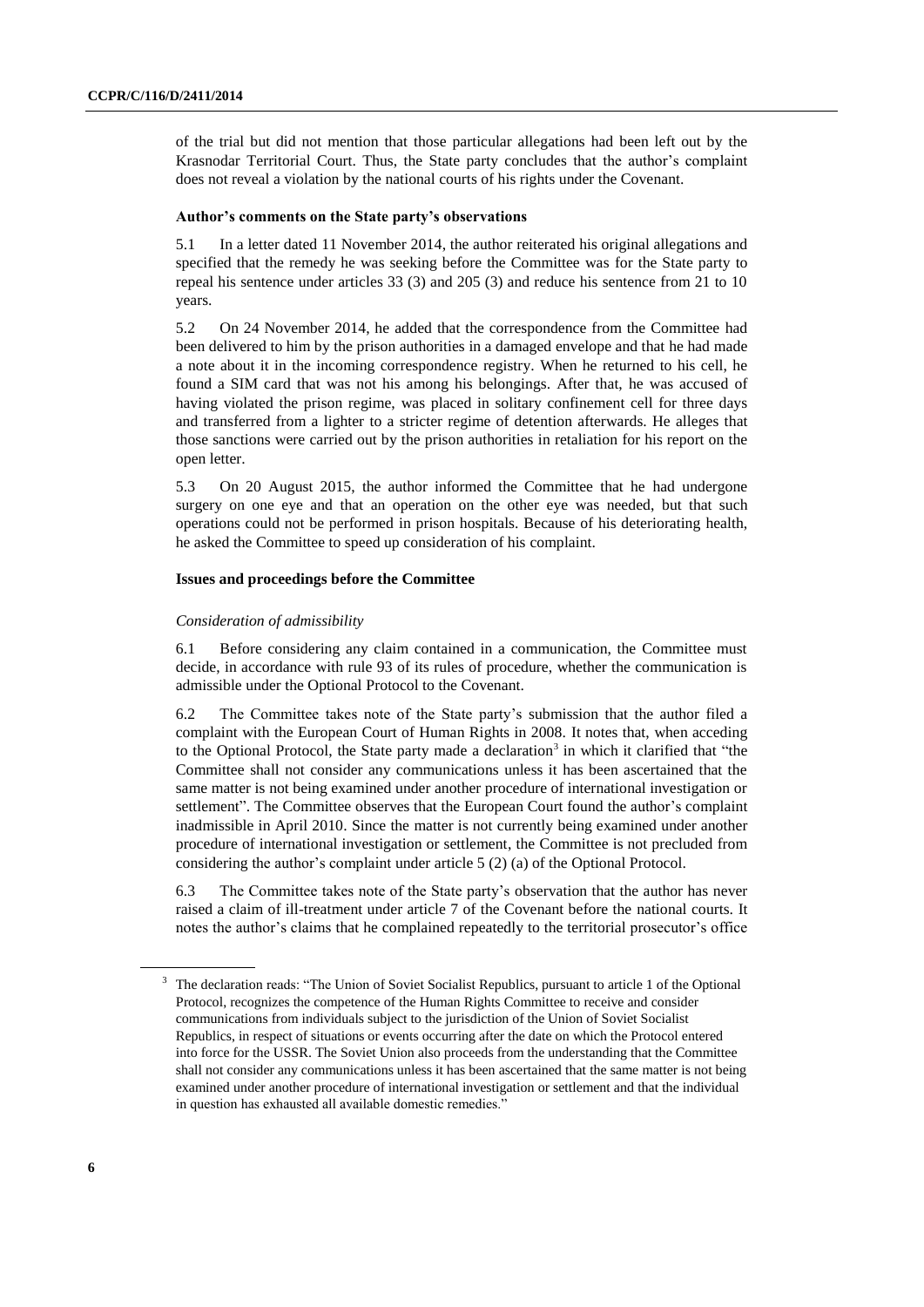about his treatment in the pre-remand facility and that he made a declaration in that regard before the court of first instance. The Committee, however, does not find documents on file to confirm the author's statement about making a declaration before the court of first instance regarding his treatment in violation of articles 7 and 10 (1) and (2) (a) of the Covenant, nor has he supplied any medical documents relevant to his pretrial detention or to complaints or appeals to support his claim. In the absence of any other pertinent information on file, the Committee considers that the author has failed to sufficiently substantiate his claim under articles 7 and 10 (1) and (2) (a) of the Covenant and finds it inadmissible under article 2 of the Optional Protocol.

6.4 Regarding the author's claims under article 14 (1) of the Covenant that the presiding judge prohibited the carrying out of an audio recording of the hearing and took away the written notes of the author's lawyer and relatives, and regarding also his claims concerning the violation of the principle of equality before the law that allegedly occurred when his sentence was calculated, the Committee notes that the author does not provide any information to support his allegations and therefore finds that this part of the complaint is insufficiently substantiated and inadmissible under article 2 of the Optional Protocol.

6.5 Regarding the author's claim under article 14 (1) of the Covenant that his sentence was excessively severe and did not take into account his personal and family circumstances, the Committee notes that the claim involves an interpretation of national legislation and that national legislation is in principle interpreted by the courts of States parties, unless the sentence was clearly arbitrary or amounted to a denial of justice.<sup>4</sup> The Committee considers that there is nothing in the submissions of the author that would indicate that the evaluation was manifestly arbitrary. The Committee therefore finds that this part of the author's claim is insufficiently substantiated and inadmissible under article 2 of the Optional Protocol.

6.6 As for the author's claims under article 14 (1) and (3) (e) in relation to the examination of the facts of his case, the alleged biased behaviour of the presiding judge, the refusal to carry out an additional expert examination and questioning of witnesses, the Committee recalls that it is generally for the States parties' courts to evaluate facts and evidence in a particular case, unless it can be ascertained that the evaluation was clearly arbitrary or amounted to a denial of justice, or that the court failed in its duty of independence and impartiality.<sup>5</sup> The Committee notes the State party's argument, left unaddressed by the author, that the author and his counsel were given an opportunity to question the witnesses during the court hearing but did not use this opportunity. The Committee also takes note of the State party's argument that the refusal of the presiding judge to allow additional expert examination took into account the position of the participants of the trial and the reasons for a refusal were duly reflected in the transcript of the trial. Furthermore, as it transpires form the submissions of the State party, on a number of occasions the presiding judge instructed the jury not to take into account certain information and evidence. The Committee notes that the above arguments were left unaddressed by the author. In the light of the information available on file, the Committee considers that, in the present case, the author has failed to demonstrate that the trial has indeed suffered from "bias" or "lack of equality of arms", showing arbitrariness in the evaluation of the evidence and amounting to a denial of justice. The Committee therefore concludes that the author's claims under article 14 (1) and (3) (e) are insufficiently

<sup>4</sup> See, for example, communication No. 1342/2005, *Gavrilin v. Belarus,* Views adopted on 28 March 2007.

<sup>5</sup> See, for example, communication No. 1894/2009, *G.J. v. Lithuania*, Views adopted on 25 March 2014.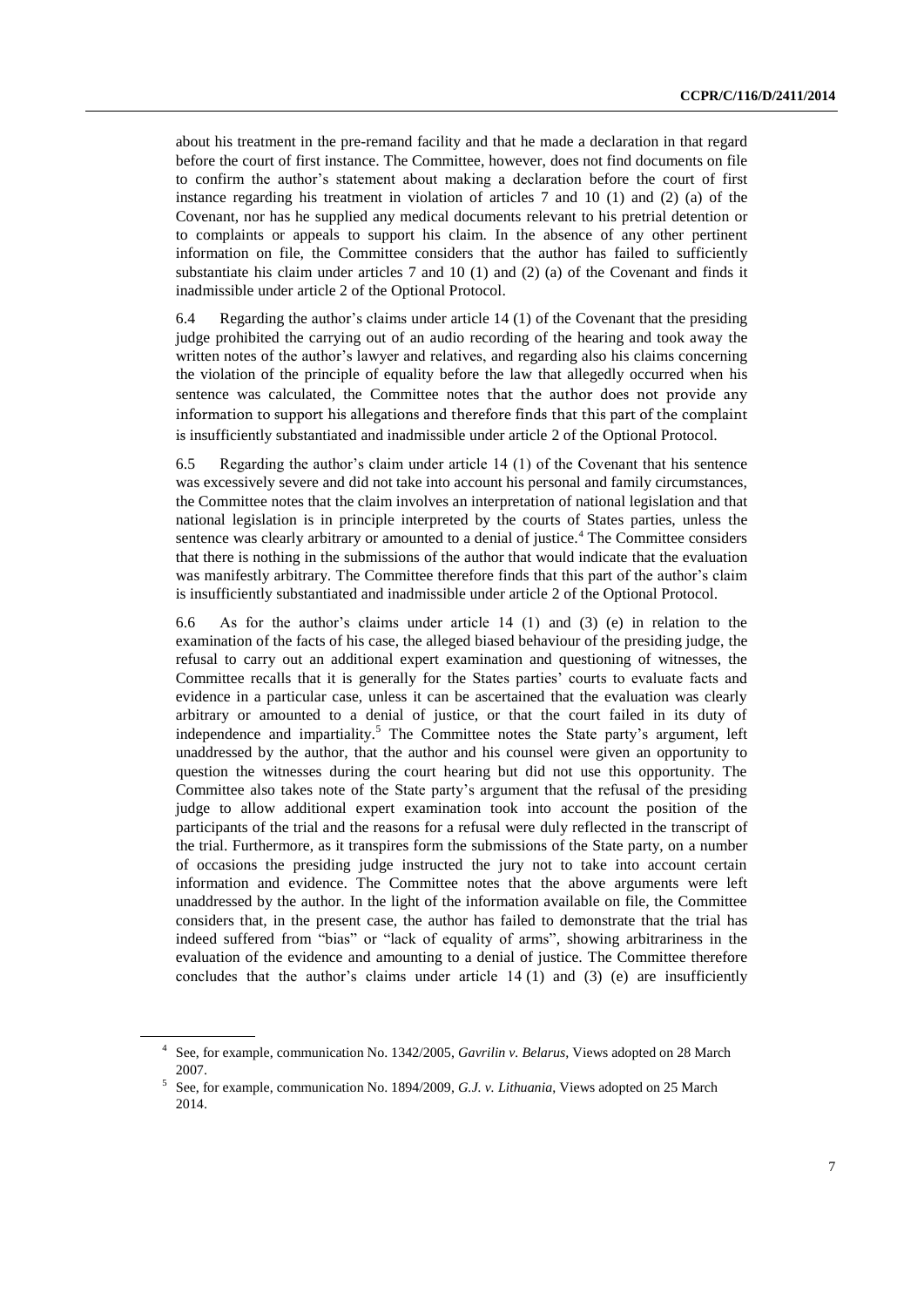substantiated for purposes of admissibility. Accordingly, the Committee declares that part of the communication inadmissible under article 2 of the Optional Protocol.

6.7 The Committee notes that the author has not provided any details concerning the alleged violation of his rights under articles  $14$  (3) (b) and (g) of the Covenant and finds this part of the claim insufficiently substantiated for the purposes of admissibility under article 2 of the Optional Protocol.

6.8 Concerning the author's claim that his rights under article 14 (3) (d) were violated because he was sentenced for giving false testimony, whereas under article 51 of the Constitution a person who gives false testimony when interrogated as a witness in a crime cannot be held liable for giving such testimony if he or she participated in the crime in question. The Committee notes that, on 19 November 2008, the Supreme Court repealed the author's sentence under article 307 (2) of the Criminal Code. Given these circumstances, the Committee concludes that the author cannot claim to be a victim of a violation of article 14 (3) (d). This part of the communication is therefore inadmissible under article 1 of the Optional Protocol.

6.9 As to the author's remaining claim under article 15 (1) of the Covenant regarding the qualification by the courts of his acts as terrorism, the Committee notes the argument by the State party that the national courts applied article 205 of the old Criminal Code since it provided for a lighter penalty compared to that which would have applied under the new version of the article. The Committee takes notes of Supreme Court resolution No. 1 and observes that the State party's courts should have revised the author's sentence retroactively in accordance with the guidance set out in the resolution. The Committee notes, however, that since it is up to the national courts to qualify the actions of the author under the law, it is unknown whether the penalty that could have been applied to the author after the revision of his sentence in accordance with the resolution No. 1 would have been lighter than that applied to him under article 205 of the old Criminal Code, which was in force when the crimes were committed. In that light, the Committee considers that the author failed to substantiate sufficiently his claim that his rights under article 15 (1) of the Covenant were violated. The Committee thus finds this part of the complaint inadmissible under article 2 of the Optional Protocol.

6.10 As regards the allegations of the author that the court of supervisory instance worsened his situation by increasing the prison term compared with the term imposed by the court of first instance, the Committee notes that this part of the claim raises issues under article 14 (1) of the Covenant. The Committee recalls that "the concept of a fair hearing in the context of article 14 (1) of the Covenant should be interpreted as requiring a number of conditions, such as equality of arms, respect for the principle of adversary proceedings, preclusion of ex officio reformatio in pejus and expeditious procedure. The facts of the case should accordingly be tested against those criteria." <sup>6</sup> [T](http://www1.umn.edu/humanrts/undocs/session44/207-1986.htm#*)he Committee notes that this claim concerns interpretation of national legislation and the method applied for calculating the sentence in case of multiple charges. The Committee also notes the submission of the author that the Court repealed the author's sentence under article 307 (2) of the Criminal Code and at the same time increased the prison term originally set by the court of first instance under articles 306 (3), 167 (2) and 222 (1) of the Code and thus imposed a more severe penalty. The Committee notes, however, that in principle it is up to the courts of States parties to interpret domestic legislation, unless it is clearly arbitrary or amounts to a denial of justice. From the materials on the file, the Committee cannot conclude that the calculation of the prison term by the Supreme Court was arbitrary or the result of the improper application of the law or that it amounted to a denial of justice. The Committee

<sup>6</sup> See communication No. 207/1986, *Yves Morael v. France*, Views adopted on 28 July 1989.